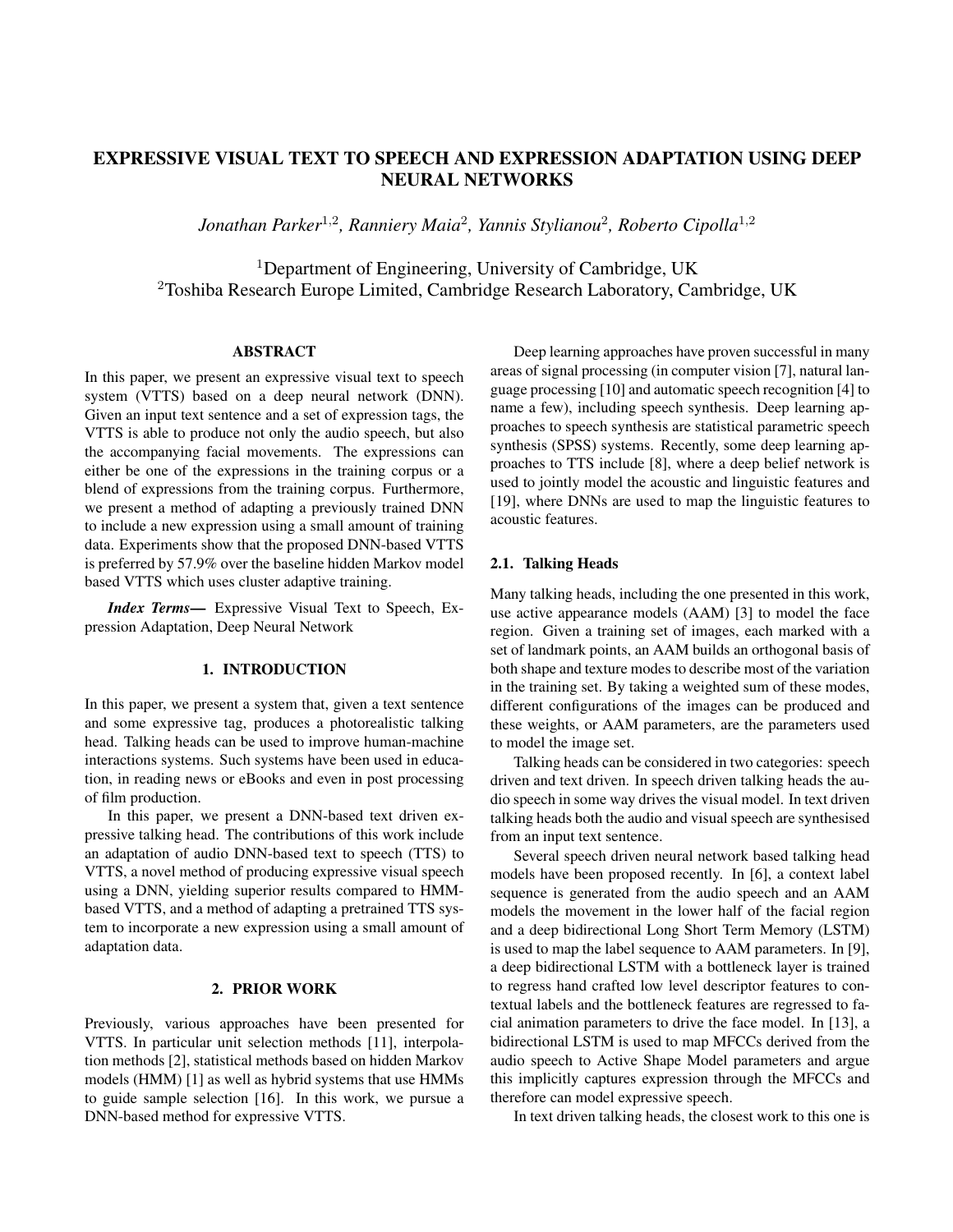

Fig. 1: This figure shows the visual model performing several frames of the word "welcome".

by Anderson et al [1]. In [1], the audio features of a HMMbased TTS system are augmented with AAM parameters to form the full talking head. Different expressions are modelled using cluster adaptive training (CAT) [18]. The visual model used in [1] is the same as what is used here. In contrast to [6], the AAM covers the entire facial region. However, this work differs in that [1] uses a CAT HMM-based synthesis model to model different expressions, whereas this work models all expressions together in a single, multiple output DNN.

#### 2.2. Adaptation

Speaker adaptation refers to the use of a small amount of training data from a novel speaker to modify a system that has already been trained on a large amount of training data. Speaker adaptation in DNN-based synthesis systems is performed in [17] and [5]. In [17], the system is modified in three ways. Firstly, the speaker-specific code is appended to the input. Secondly, a speaker-specific reweighting of the hidden unit contributions is learnt. Thirdly, a final, speakerdependent mapping layer is learnt for each speaker. In [5], the adaptation is much simpler; a single DNN models all speakers, with each speaker being modelled with a separate output.

#### 3. MODEL

#### 3.1. Visual Model

The visual model determines how the image of the face is constructed. In our system this is done parametrically, using an AAM. In this work, following [1], the modes are separated into semantically meaningful actions and regions: one mode is used to model blinking, two modes are used to model 3D head rotation, eight modes model the lower half of the face and six modes model the upper half of the face. Please refer to [1] for further details.

The interior of the mouth region is poorly modelled by the AAM and so is modelled separately with a static model of teeth and tongue. In addition, a static image of hair and ears is taken from the training set and added to the synthesised facial image. Figure 1 shows some samples of the visual model.

#### 3.2. Synthesis Model

#### *3.2.1. Feature normalisation*

The input text sentence is analysed and 503 numeric and binary features are extracted at every frame. These features include binary features regarding the current and neighbouring phonemes as well as numeric features regarding the quantities, relative positions and durations of phonemes, syllables and words. These features are then normalised to a range of [0.01, 0.99] in order to avoid numerically large features from dominating numerically small features. These normalised features form the input to the DNN.

The output features are the audio and visual speech parameters. In this work we model the audio speech using 45 Mel-cepstral coefficients, logarithmic fundamental frequency, 25-band aperiodicities, 44 phase parameters, and their first and second time derivatives, in addition to a voiced/unvoiced decision. The visual speech is modelled using 17 AAM coefficients and their first derivatives. These are concatenated to form a 380 dimensional feature vector. The audio features were extracted according to the complex cepstrum analysis method of [12]. All features, except for the voiced/unvoiced flag are normalised to zero mean and unit variance. These normalised output features form the output from the DNN.

Because the video sample rate (25 frames per second) is lower than the audio frame rate (32 kHz), the video frame rate is increased to match the audio frame rate using cubic interpolation.

#### *3.2.2. DNN*

A DNN transforms the (normalised) linguistic features derived in 3.2.1 to (normalised) acoustic and visual features. The acoustic and visual features are modelled jointly because it is apparent that there is a large degree of correlation between audio and visual speech. By modelling them together in a single model, the mutual information between the audio and visual speech can be exploited.

In order to produce expressive speech, multiple emotions are modelled together in a single DNN with multiple outputs, one per emotion. Thus all layers of the DNN except the output layer are shared between the different expression classes and benefit from being trained by the entire expressive corpus, in contrast to any system which models each expression separately. This approach is inspired by [5]. This is shown in Figure 2.

At training time, for every frame in the training corpus, linguistic features are extracted from the aligned text and phonetic labels and acoustic and visual features are extracted from the audio and video respectively. The DNN is trained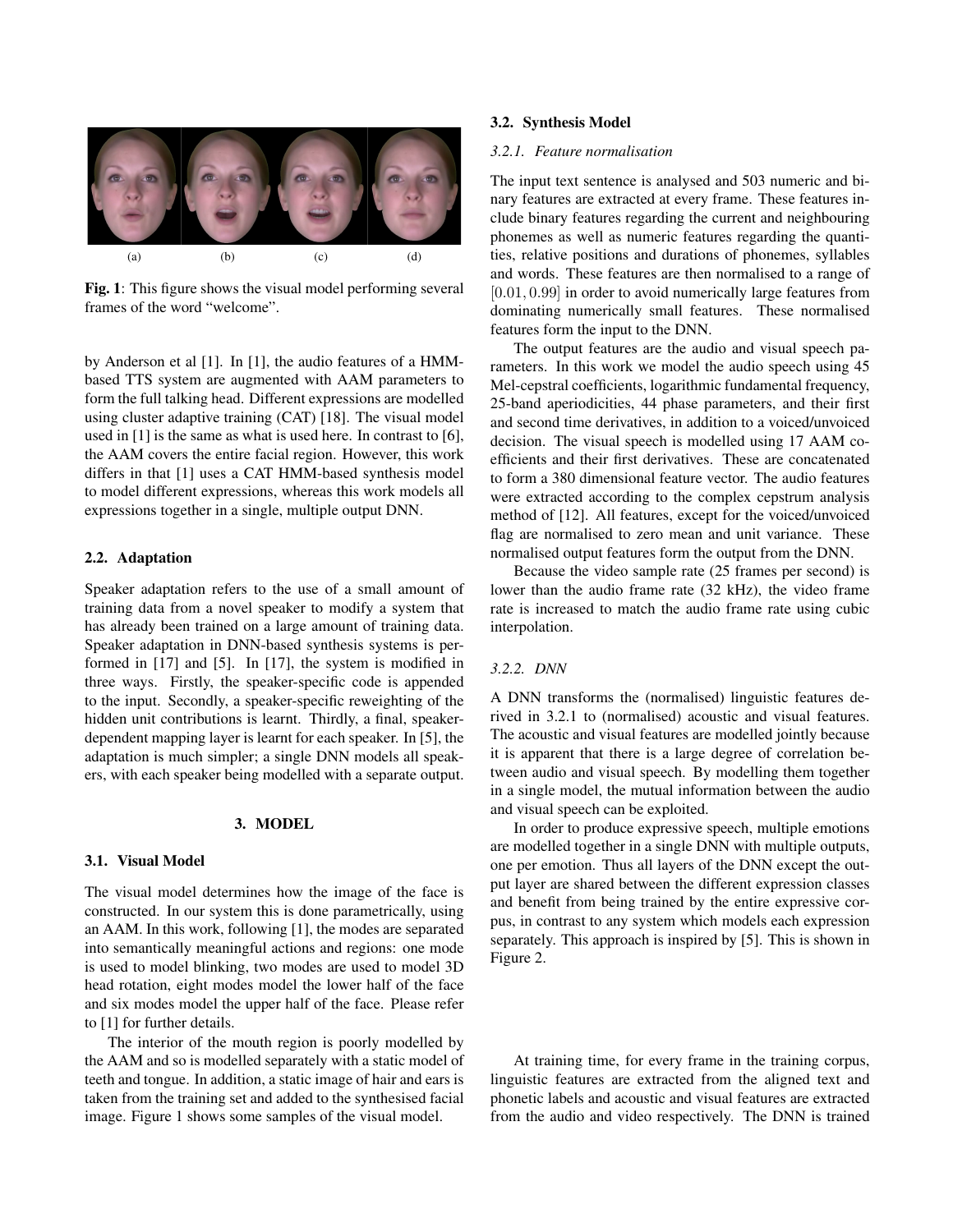

Fig. 2: Multiple output DNN, each output representing a different expression.

using backpropagation with care taken to propagate the error signal from the appropriate output only.

### *3.2.3. Postprocessing*

The output of the DNN is normalised acoustic and visual features. Trajectories of the acoustic and visual parameters which best match the static and dynamic elements of the features are then found using the maximum likelihood parameter generation algorithm [15]. These trajectories are then sampled at the appropriate rate, the acoustic parameters are then used by a vocoder to generate audio speech, while the visual parameters drive an AAM to generate the appropriate accompanying facial movements.

The different expression outputs can be linearly interpolated to yield a continuous expression space. This can be done by simply taking a weighted sum of the different outputs. Because the output layer is linear, this is the same as forming a new output layer which has the same weighted sum of the different output layers.

#### 3.3. Expression Adaptation

The penultimate layer of the DNN, which is the final shared layer, can be thought to represent a mean expression space, with the final expression dependent layers mapping to specific expressions. Given a small amount of training data for a new expression, a new output layer for the network can be added for that expression.

The input linguistic features are propagated to the penultimate layer of a previously trained DNN. No weight adaptation is performed at this stage. In this way, the small amount of new data can take advantage of the much larger training set that the DNN has already been trained on. Now, to estimate the final output layer, a linear regression is learnt between the penultimate layer and the output acoustic and visual features. This can be done using a linear least squares algorithm. Because there could potentially be only a small amount of new

training data however, a regularised form of the linear least squares algorithm should be used to avoid overfitting on the small amount of adaptation data. In this work Tikhonov regularisation [14] was used.

Briefly, Tikhonov regularisation is a form of  $L_2$  regularisation. In solving  $A\mathbf{x} = \mathbf{b}$ , ordinary least squares minimises  $\|A\mathbf{x} - \mathbf{b}\|^2$ , while least squares with Tikhonov regularisation minimises  $||A\mathbf{x} - \mathbf{b}||^2 + ||\Gamma \mathbf{x}||^2$ , where  $\Gamma = \alpha I$ . The explicit solution is  $\hat{\mathbf{x}} = (A^T A + \Gamma^T \Gamma)^{-1} A^T \mathbf{b}$ . Larger values of  $\alpha$ correspond to a higher level of regularisation.

Note that the rest of the DNN is not altered and that linear least squares algorithm is computationally much less expensive than retraining the DNN.

A particularly useful application would be to train an expressive talking head using a large corpus of neutral speech and then a small corpus of expressive speech. This can be achieved using an extension of the approach outlined above by training the DNN on the neutral speech alone and then adding the expression layers later using only a small amount of data for each expression.

# 4. EXPERIMENTS AND RESULTS

### 4.1. Corpus

The training corpus is populated with 6591 utterances (735 angry, 696 fearful, 697 happy, 3078 neutral, 691 sad and 694 tender utterances) of a female native British English speaker. There are a further 100 utterances (50 neutral and 10 for each expression) in the validation corpus.

# 4.2. Model

The DNN used has six hidden layers, each with 1024 neurons and six different output layers, one for each of the expression classes - angry, fearful, happy, neutral, sad and tender. The weights of the DNN were initialised randomly and optimised using stochastic gradient descent with gradients estimated using backpropagation. The error function used was the mean square error between the predicted and actual output features over a minibatch. Minibatches were formed of 256 samples. The network was regularised by penalising the  $L_2$ -norm of the weights with a penalty of 0.001.

# 4.3. Evaluation

#### *4.3.1. Quantitative*

The synthesised results have been evaluated quantitatively by examining the root-mean-square (RMS) difference in the landmark points of the AAM, as well as the shape-normalised texture (pixel values) between the synthesised and real data on samples not used in training. The RMS shape error across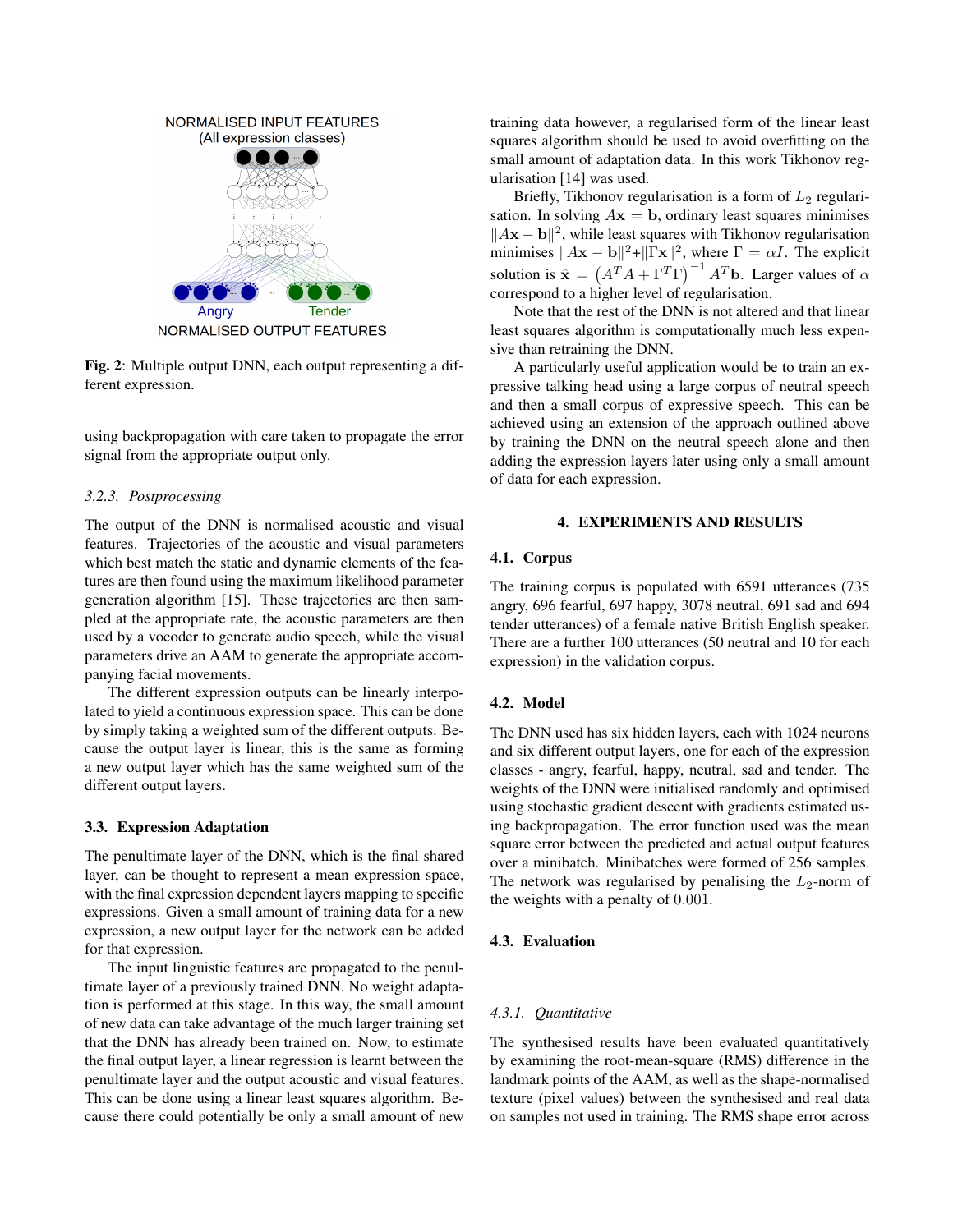|         | All layers | One layer adapted |                |                 | All expressive   |                |
|---------|------------|-------------------|----------------|-----------------|------------------|----------------|
|         | trained    | $\alpha = 10$     | $\alpha = 100$ | $\alpha = 1000$ | $\alpha = 10000$ | layers adapted |
| Angry   | 315.8      | 330.0             | 325.4          | 323.6           | 331.9            | 329.8          |
| Fear    | 330.9      | 346.7             | 316.8          | 338.4           | 343.4            | 345.2          |
| Happy   | 320.1      | 332.6             | 317.1          | 326.3           | 334.0            | 332.1          |
| Sad     | 310.3      | 319.9             | 316.4          | 315.5           | 319.6            | 319.5          |
| Tender  | 304.4      | 315.4             | 316.4          | 310.7           | 316.9            | 314.4          |
| Average | 316.3      | 328.9             | 318.4          | 322.9           | 329.2            | 328.2          |

Table 1: Comparing the average DNN output error on a test set on the various expressive subsets for three different experiments. Firstly, an experiment where all output layers are trained. Secondly, an experiment where one expressive layer is estimated, for various values of  $\alpha$ . The lowest error is given in bold. Thirdly, an experiment where the network is trained only on neutral data and all expressive layers are estimated.

all landmark points of all test samples is 4.4 pixels. The RMS texture error across all pixel values is 2.9. Note that the texture error should be considered with an understanding that RGB values of a pixel are in the range [0, 255]. The Mel cepstral distance from the synthesised audio is 5.69 dB.

The quality of the expression adaptation as outlined in Section 3.3 is assessed quantitatively by comparing the error in output of the synthesis model from a fully trained network and from a network with an adapted output layer. 20 utterances were used as adaptation data.

In Table 1, the average DNN output errors for a fully trained network are compared to networks with output layers that were estimated using regularised least squares. The training samples from the expression class corrosponding to the estimated output layer were omitted during training. Furthermore, the value of the  $\alpha$  was varied; for  $\alpha < 100$ , the layer weights are too large and overfit the adaptation data and for  $\alpha > 1000$ , the layer weights are too small and do not model the adaptation data well. For further comparison, the results from a network only trained on neutral speech and adapted for five different expressions is also given. While the error of the adapted layers does increase slightly over the trained layers, they are still comparable.

### *4.3.2. Qualitative*

The DNN-based system presented here is compared to another expressive talking head based on an HMM system [1] that models different expressions using CAT. The test subjects were presented with the 36 pairs of test sentences (not present in the training or validation sets), where the samples in each pair were produced by the DNN-based system and the HMM-based system, with six sentences from each of the six expression classes. Each pair was evaluated by 18 subjects. The subjects were asked, after watching the pair of synthesised samples, to indicate their preference or lack of preference. The results are given in Table 2. The DNN-based system is preferred to the HMM-based system overall and in every expression category. Some sample video clips can be

|         | Preferred HMM  | Preferred DNN                    | No Preference  |
|---------|----------------|----------------------------------|----------------|
| Overall | $30.0 \pm 3.6$ | $\textbf{57.9} \pm \textbf{3.9}$ | $12.1 \pm 2.6$ |
| Angry   | $38.9 \pm 9.4$ | $55.6 \pm 9.6$                   | $5.6 \pm 4.4$  |
| Fearful | $38.9 \pm 9.3$ | $41.7 \pm 9.5$                   | $19.4 \pm 7.6$ |
| Happy   | $25.0 \pm 8.3$ | $67.6 \pm 9.0$                   | $7.4 \pm 5.0$  |
| Neutral | $20.7 \pm 7.9$ | $65.1 \pm 9.3$                   | $14.1 \pm 6.8$ |
| Sad     | $32.4 \pm 9.3$ | $46.1 \pm 9.9$                   | $21.6 \pm 8.1$ |
| Tender  | $24.5 \pm 8.5$ | $71.6 \pm 9.3$                   | $3.9 \pm 3.8$  |

Table 2: Preference scores (%) with 95% confidence intervals between HMM-based model and DNN-based model.

viewed by visiting http://mi.eng.cam.ac.uk/~jwp37.

#### 5. CONCLUSION

This paper presented a DNN-based expressive talking head. Unlike other systems, the entire face is modelled, which is important for expressive visual speech. Furthermore, new expressions can be added to the model with a small amount of adaptation data and without retraining the network. Our method outperforms an expressive HMM-based talking head.

Attention is being turned to investigate alternate methods of modelling different expressions, in particular using a gated final layer, where the final layer models a threeway relationship between the penultimate layer, the expression and the output. Furthermore, we wish to investigate the use of similar techniques to jointly model speaker and expression and so perform both speaker and expression adaptation.

# 6. ACKNOWLEDGEMENTS

The authors would like to thank Dr. Alexandros Papangelis for providing samples of the HMM-based talking head.